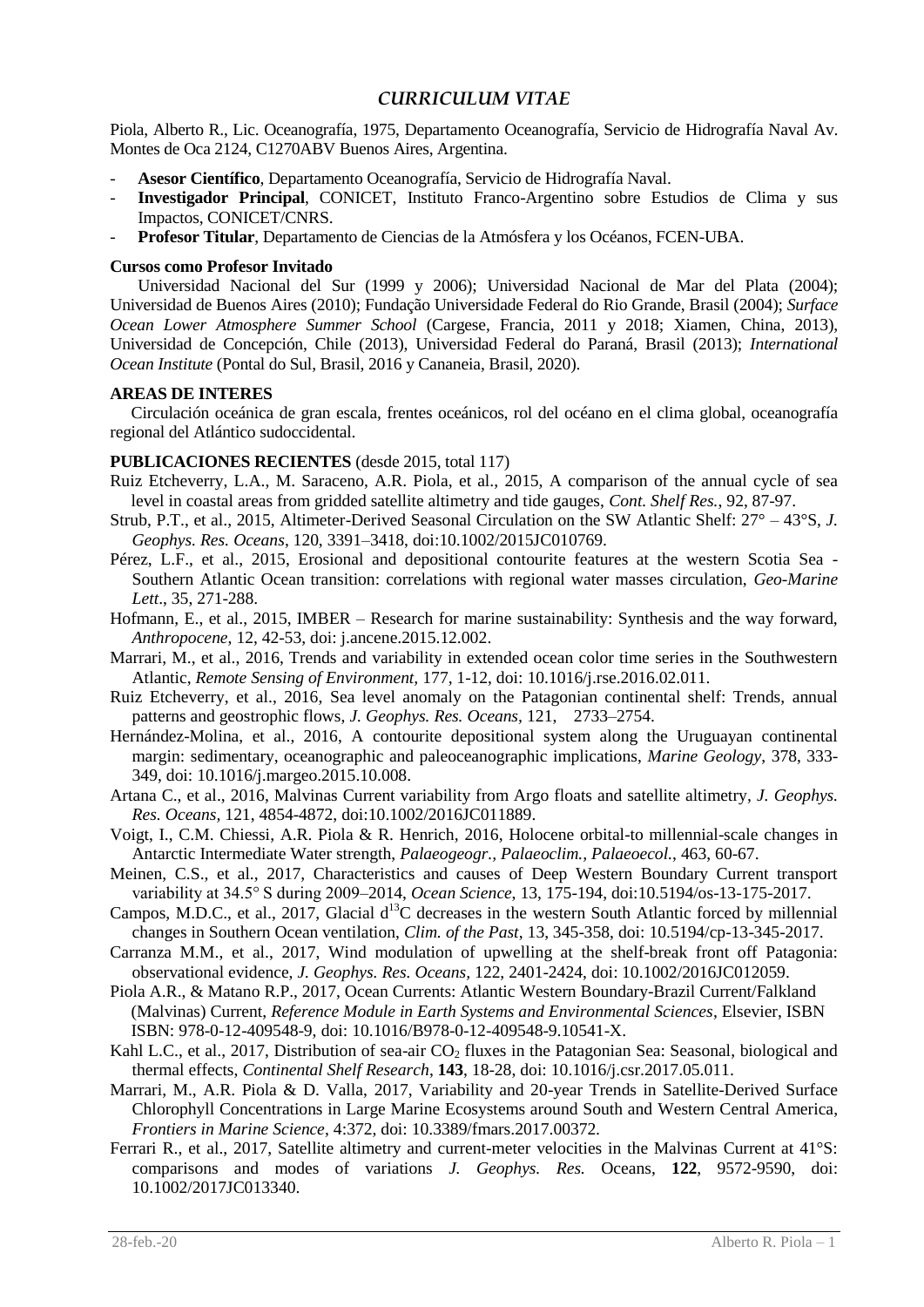- Purca, S., J.H. Muelbert & A.R. Piola, 2017, Variability of Ocean Ecosystems Around South America (VOCES), in: The Lima Declaration on Biodiversity and Climate Change: Contributions from science to Policy for Sustainable Development, L. Rodríguez & I. Anderson (Eds.), Secretariat of the Convention on Biological Diversity, Technical Series **89**, Montreal, 42-48, ISBN: 978-9292256531.
- Artana, C., et al., 2018, Malvinas Current volume transport at 41°S: a 24-year long time series consistent with mooring data from 3 decades and satellite altimetry, *J. Geophys. Res. Oceans*, **123**, 378–398, doi: 10.1002/2017JC013600.
- Meinen, C.S., S. Speich, A.R. Piola, et al., 2018, Meridional Overturning Circulation transport variability at 34.5ºS during 2009-2017: Baroclinic and barotropic flows and the dueling influence of the boundaries, *Geophys. Res. Lett*., **45**, 4180–4188, doi: [10.1029/2018GL077408](https://doi.org/10.1029/2018GL077408)**.**
- Ruiz Barlett, et al., 2018, On the temporal variability of intermediate and deep waters in Western Basin of the Bransfield Strait, *Deep-Sea Res. II*, 149, 31-46, doi: 10.1016/j.dsr2.2017.12.010**.**
- Artana, C., et al., 2018, Fronts of the Malvinas Current System: surface and subsurface expressions revealed by satellite altimetry, Argo floats, and Mercator operational model outputs, *J. Geophys. Res. Oceans*, **123**, 378–398. https://doi.org/10.1002/2017JC013600**.**
- Piola A.R., et al., 2018. Physical Oceanography of the SW Atlantic Shelf: a review, *Plankton Ecology of the Southwestern Atlantic - From the subtropical to the subantarctic realm*, M. Hoffmeyer, ME Sabatini, F Brandini, D Calliari, N Santinelli (eds), 37-56, Springer, Cham, Switzerland, ISBN: 978- 3-319-77868-6.
- Valla, D., A.R. Piola, C.S. Meinen & E.J.D. Campos, 2018, Strong mixing and recirculation in the northwestern Argentine Basin*, J. Geophys. Res. Oceans*, 123, 4624-4648, doi: 10.1029/2018JC013907.
- Zahng, T., A.R. Piola, D. Valla & A. Yankovsky, Observations of Semidiurnal Internal Tides on the Patagonian Shelf, *Continental Shelf Research*, 167, 46-54, doi: 10.1016/j.csr.2018.08.004.
- Paniagua, G.F., M. Saraceno, A.R. Piola, et al., 2019, Dynamics of the Malvinas Current at 41ºS: First assessment of temperature and salinity temporal variability, *J. Geophys. Res. Oceans*, 123, 5323-5340, doi: 10.1029/2017JC013666.
- Piola, A.R. & R.P. Matano, Ocean Currents: Atlantic Western Boundary Brazil Current/Falkland (Malvinas) Current, 2019, *Encyclopedia of Ocean Sciences*, 3<sup>rd</sup> Edition, J.K. Cochran, H. Bokuniewicz, P. Yager (Eds.), pp 411-420, ISBN: 9780128130810.
- Valla, D., A.R. Piola, C.S. Meinen & E.J.D. Campos, 2019, Abyssal transport variations in the Southwest South Atlantic: first insights from a long-term observation array at 34.5 °S, *Geophys. Res. Lett*., 46, 6699–6705, doi: [10.1029/2019GL082740.](https://doi.org/10.1029/2019GL082740)
- Todd, R.E., et al., 2019, Global Perspectives on Observing Ocean Boundary Current Systems, *Frontiers in Marine Science*, 6(423), 1-38, doi: 10.3389/fmars.2019.00423.
- Gianelli, I., et al., 2019, Evidence of ocean warming in Uruguay's fisheries landings: The mean temperature of the catch approach, *Marine Ecology Progress Series*, 625, 115-125, doi: 10.3354/meps13035.
- González Carman V, A.R. Piola; et al,, 2019, Circumpolar frontal systems as feeding grounds of Southern Right whales, *Prog. Oceanogr*., *Prog. Oceanogr*., 176, 102123, doi: 10.1016/j.pocean.2019.102123.
- Martinetto P., et al., 2019, Linking the scientific knowledge on marine frontal systems with ecosystem services, *Ambio*, 49:541–556, doi: 10.1007/s13280-019-01222-w.
- Lago, L.S., et al., 2019, On the wind contribution to the variability of ocean currents over wide continental shelves: a case study on the northern Argentine continental shelf, *J. Geophys. Res. Oceans*, 124, 7457-7472, doi: 10.1029/2019JC015105.
- Acha, E.M., Viñas, M.D.; Derisio, C.; Alemany, D. & Piola, A.R., 2020, Large-scale geographic patterns of pelagic copepods in the southwestern South Atlantic**,** *Journal of Marine Systems***,** 204, 130281, doi: [10.1016/j.jmarsys.2019.103281](https://doi.org/10.1016/j.jmarsys.2019.103281).
- Guihou, K., A.R. Piola, et al.. 2020, Dynamical Connections between Large Marine Ecosystems of Austral South America based on numerical simulations, *Ocean Science*, en prensa.
- Brun, A.A., N. Ramírez, O. Pizarro & A.R. Piola, 2020, The role of the Magellan Strait on the southwest South Atlantic shelf, *Estuarine, Coastal and Shelf Science*, en prensa, doi: [10.1016/j.ecss.2020.106661](https://doi.org/10.1016/j.ecss.2020.106661).

### **LIBROS**

Acha E.M., Piola A.R., Iribarne O. & Mianzan H.W., 2015, *Ecological Processes at Marine Fronts: Oases in the Ocean*. SpringerBriefs in Environmental Science VII, Springer, 68pp+15 ill., ISBN 978- 3-319-15478-7. <http://www.springer.com/life+sciences/ecology/book/978-3-319-15478-7>